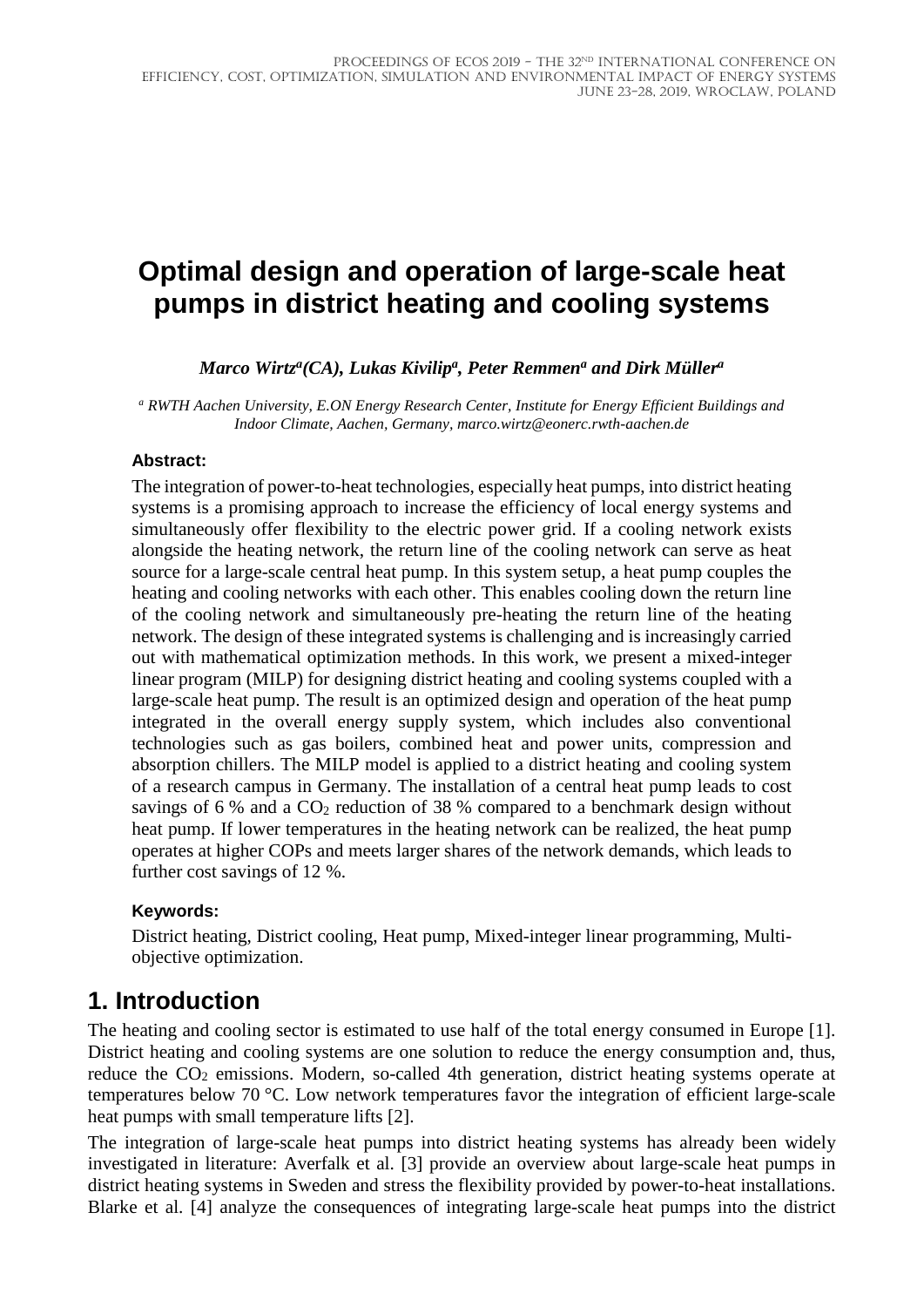heating systems: On the one hand, heat pumps increase the flexibility of the system to buffer peaks in renewable electricity production. On the other hand, the integration of heat pumps into supply systems with CHPs reduce the operation hours of CHP engines. In order to enhance the integration of renewables in the energy system, Lund et al. [5] suggest to integrate heat pumps into CHP supply stations. Molyneaux et al. [6] present a simulation-based optimization of a central plant with a largescale heat pump, that supplies a district heating network. Lake water serves as heat source for the heat pump. It is shown that heat pumps offer a significant potential for greenhouse gas reduction. Within a simulation study, Østergaard et al. [7] investigate the integration of small booster heat pumps in buildings together with large-scale heat pumps at central supply stations. The lower network temperatures result in lower thermal losses and a higher efficiency of the central heat pump.

There are numerous different heat sources used by large-scale heat pumps: Sewage water, ambient water, industrial waste heat, geothermal water, flue gas and district cooling. Especially the integration into district cooling systems is a promising approach since both heat flows of the heat pump are used to serve the system: The evaporator produces cold, the condenser heat. In Scandinavia, large-scale heat pumps are in operation that use the return pipe of district cooling as heat source [8]. Especially in industry and commercial districts in Scandinavia, this supply concept is of growing interest.

Designing energy supply systems that cover heating and cooling demands with various energy resources in a reliable, economic and environmental-friendly manner is a complex task and calls for optimization analysis [9]. In this field, mathematical programming is one important tool. In the following, we present scientific works which utilize mathematical programming and include heat pumps in their system structure: Pavičević et al. [10] present a mixed-integer linear program (MILP) for designing an optimal supply system for a district heating networks. The superstructure includes large-scale air-source heat pumps. The COP of the heat pump is calculated based on the ambient air temperature and varies between 2 and 3.5. Bohlayer et al. [11] present a MILP formulation for the integration of low temperature waste heat into an energy supply system of a manufacturing company. Here, different temperature levels of waste heat sources are considered and heat pumps for different temperature lifts are designed.

We present a MILP formulation for the optimal integration of large-scale heat pumps into heating and cooling networks. The superstructure of the model incorporates gas boiler, CHP, compression and absorption chiller as well as a large-scale heat pump. The methodology is applied to a real-world example. Based on the use case, we analyze to which extend heat pumps can contribute to the supply of heat and cold, and how the integration affects the optimal capacities of other technologies in a trigeneration system. The work is structured as follows: In section 2, we present the MILP model together with the underlying superstructure. In section 3, the use case and three different scenarios are introduced. The results are presented for all scenarios in section 4. The paper concludes with a discussion of the findings in section 5.

# **2. Methodology**

In this section, we describe the optimization model and the underlying assumptions. In section 2.1, we present the superstructure of the model. The superstructure contains the entire set of technologies from which the optimal configuration is chosen within the optimization process. In section 2.2, the MILP formulation is presented.

## **2.1. System superstructure**

The investigated energy supply system is a conventional district heating and cooling network. The distribution networks are modeled without considering dynamic effects. Thermal network losses are calculated in a pre-processing step. The heating and cooling demands of all buildings are aggregated with the thermal network losses to one heat and cold demand time series for one year with an hourly time resolution. The thermal networks are supplied by a central energy hub. The superstructure is depicted in Fig. 1. It incorporates a gas boiler, CHP as well as a compression and absorption chiller. The compression chiller is driven by electric power. Heat from the gas boiler or CHP can be utilized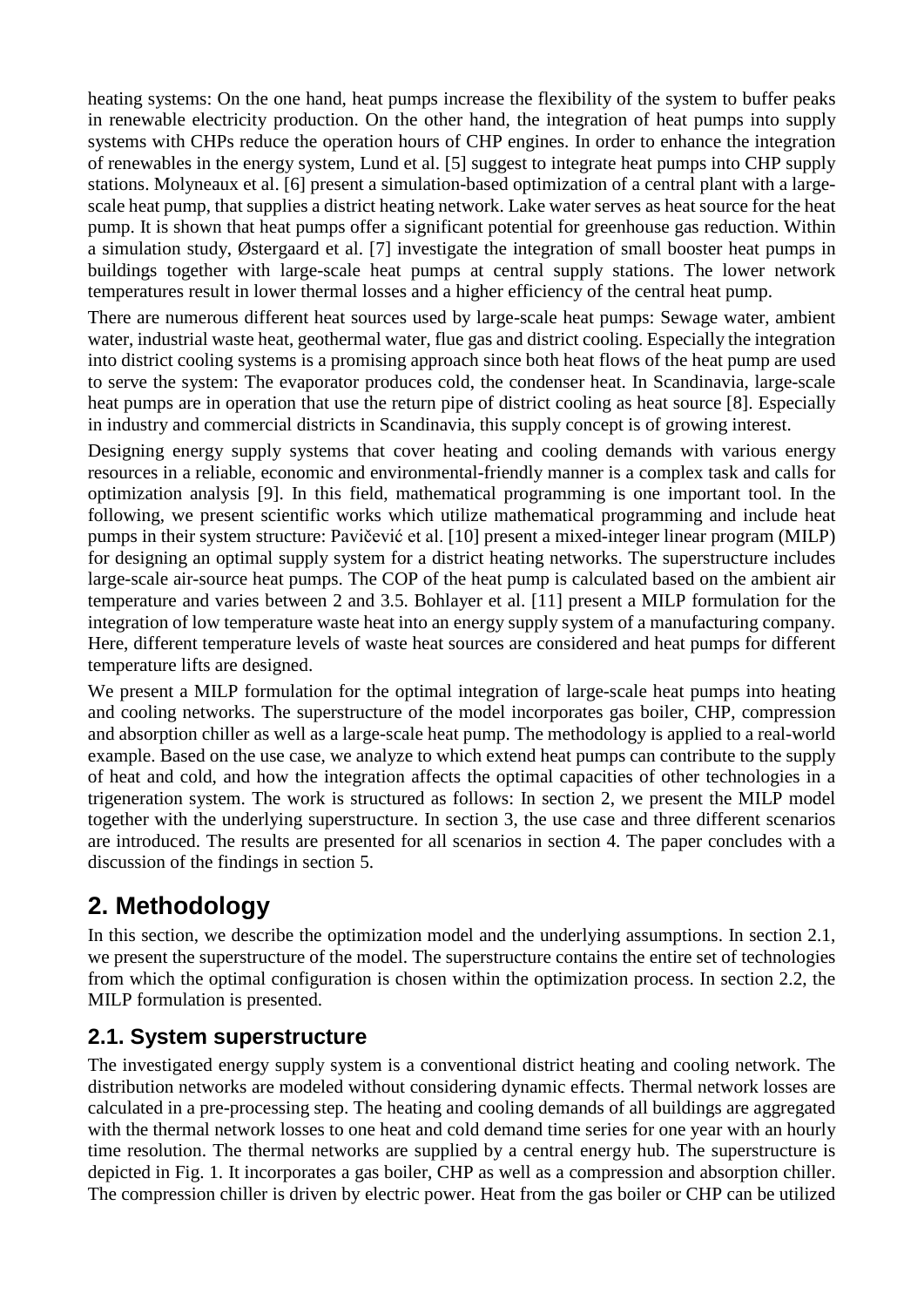for driving the absorption chiller. A central large-scale heat pump is placed between the heating and cooling network. During operation, the heat pump cools down the cooling network in its evaporator. At the same time, the return line of the heating network serves as the heat pump's heat sink. The heat pump serves therefore as a heating and cooling supply unit at the same time. The temperature lift of the heat pump depends on the network temperatures. The evaporation temperature of the heat pump must be lower than the return temperature of the cooling network  $(T_{c,return})$ , and the condenser temperature must exceed the return temperature of the heating network  $(T<sub>h. return</sub>)$ . As a result, for lower heating network or higher cooling network temperatures, the temperature lift is smaller and higher COPs can be achieved. The electric power consumed by the heat pump is supplied by the electric power grid or by the CHP.



*Figure 1. Schematic overview of optimization superstructure with integrated heat pump between the cooling and heating network.* 

### **2.2. MILP formulation**

In the following, the objective functions and constraints of the MILP formulation are described in detail. The proposed model optimizes the structure, sizing and operation of all energy conversion technologies. Decision variables in the model are highlighted in bold. All variables are constrained to have non-negative values unless otherwise stated. In the formulation,  $\dot{Q}_{h}$  and  $\dot{Q}_{c}$  denote heat and cold flows, respectively.

#### **2.2.1. Objective functions**

In this work, a multi-objective approach is chosen: Pareto-optimal solutions are calculated based on the  $\varepsilon$ -constraint method. As objective functions, we consider total annualized costs (TAC) as well as CO2 emissions. The calculation of the TAC is based on the German guideline VDI 2067 [12] and includes investment costs  $C^{\text{inv,tot}}$ , operation and maintenance costs  $C^{\text{o}\&\text{m}}$  as well as electricity  $C^{\text{el}}$ and gas costs  $C<sup>gas</sup>$ . In this formulation, electricity costs include the revenues from electricity feed-in. Thus, the TAC  $(C^{TAC})$  are defined as

$$
\min \mathcal{C}^{\text{TAC}} = \mathcal{C}^{\text{inv,tot}} + \mathcal{C}^{\text{0\&m}} + \mathcal{C}^{\text{el}} + \mathcal{C}^{\text{gas}} \tag{1}
$$

Here, the investment costs of all components  $k$  (together with constant investment costs for the thermal network) add up to the total investment costs  $C^{\text{inv,tot}}$ 

$$
C^{\text{inv,tot}} = \sum_{k} C^{\text{inv}}_{k} + C^{\text{inv}}_{\text{network}}
$$
 (2)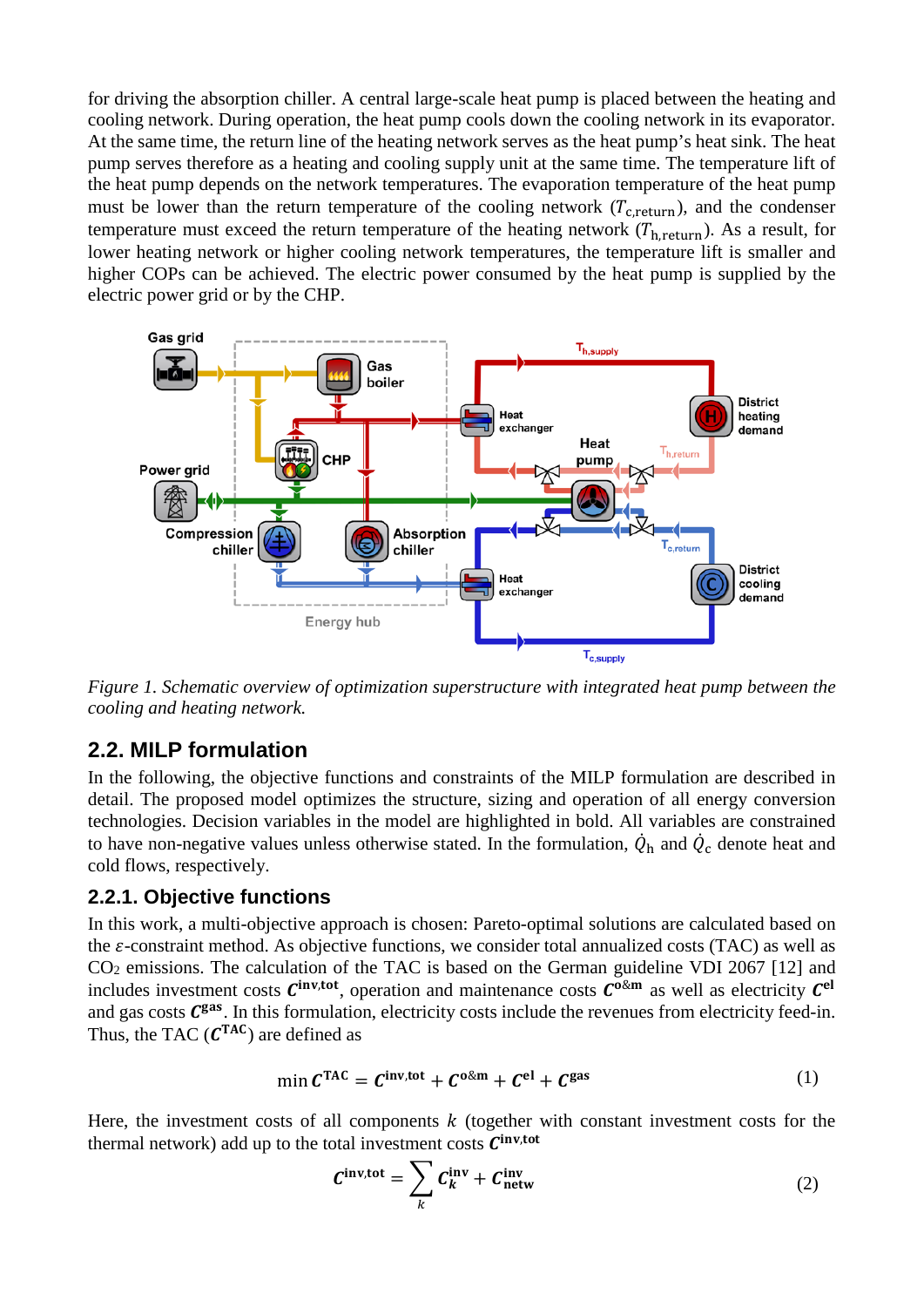In practice, the relationship between the component's capacity and investment cost is non-linear. Therefore, as suggested in [13], we express this non-linearity with a piece-wise linear approximation based on manufacturer and literature data. For this purpose, we introduce auxiliary variables  $\xi_{k,i}$  for each component k and a number of supporting points  $N_k^{\xi}$ . These additional variables couple the investment costs with the rated power of the component. The investment cost for component  $k$  is expressed by

$$
\mathcal{C}_k^{\text{inv}} = \sum_{i=1}^{N_k^{\xi}} \xi_{k,i} I_{k,i}
$$
 (3)

in which  $N_k^{\xi}$  is the number of supporting points and  $I_{k,i}$  the investment costs at supporting point *i*. Thus, the rated heating  $(\bar{Q}_h)$ , cooling  $(\bar{Q}_c)$  or electric  $(\bar{P}_{el})$  power of the respective components are

$$
\overline{\boldsymbol{Q}}_{\mathbf{h},k} = \sum_{i=1}^{N_k^{\xi}} \xi_{k,i} cap_{k,i} \quad \forall k \in \{BOL, HP\}
$$
\n(4a)

$$
\overline{P}_{el,CHP} = \sum_{i=1}^{N_k^{\xi}} \xi_{CHP,i} cap_{CHP,i}
$$
(4b)

$$
\overline{Q}_{c,k} = \sum_{i=1}^{N_k^2} \xi_{k,i} cap_{k,i} \quad \forall k \in \{CC, AC\}
$$
 (4c)

with  $cap_{k,i}$  as the rated capacity at supporting point *i*. In addition, the sum of all auxiliary variables must equal 1:

$$
\sum_{i=1}^{N_k^{\xi}} \xi_{k,i} = 1
$$
 (5)

Furthermore, for each component a Special Ordered Set 2 (SOS2) is introduced that implies that at most two neighboring entries within  $\xi_{ki}$  for component k can be greater than zero [14]. The solver used in this study supports SOS2; however, the SOS2 relationship can easily be reformulated by introducing additional binary variables [14].

Operation and maintenance costs are modeled as share of the investment costs for all components  $k$ :

$$
\mathcal{C}^{0\& m} = \sum_{k} f_k^{0\& m} \mathcal{C}_k^{inv} \tag{6}
$$

In practice, line limits restrict the maximum power that can be withdrawn from the public grid. Larger line limits result in extra costs. Therefore, electricity costs depend on the absolute amount of electrical energy withdrawn from the power grid (working price, EUR / kWh) and on the peak power demand (performance price, EUR / kW). In this model, the peak power demand  $\overline{P_{el,grid}}$  is a decision variable and chosen within the optimization. The line limit must be greater or equal to the power withdrawn from or fed into the public distribution grid for all time steps:

$$
\overline{P_{\text{el,grid}}} \ge P_{\text{el,grid},t} \qquad \forall \ t \tag{7a}
$$

$$
\overline{P_{\text{el,grud}}} \ge P_{\text{el,feed-in},t} \quad \forall \ t \tag{7b}
$$

Thus, the electricity costs sum up to

$$
C_{\rm el} = \overline{P_{\rm el,grid}} \, p_{\rm el,peak} + \sum_{t} P_{\rm el,grid,t} \, p_{\rm el,work} - \sum_{t} P_{\rm el,feed-in,t} \, p_{\rm el,feed-in} \tag{8}
$$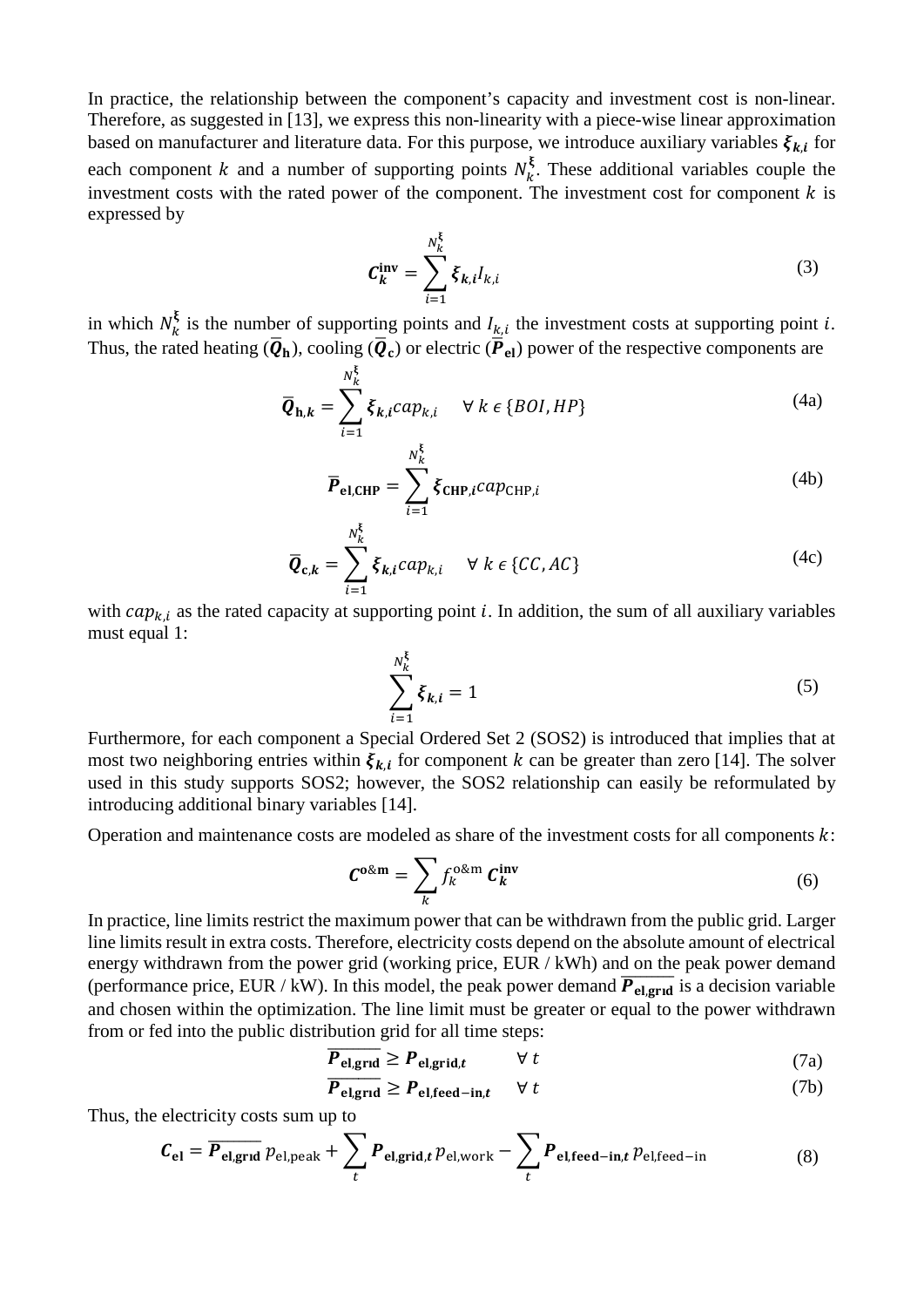All cost parameters are listed in [Table 1.](#page-4-0) Likewise, gas costs are modeled with a working and a performance price. The maximum gas withdrawal  $\overline{G_{\text{grnd}}}$  from the gas grid depends on the gas demand of the CHP  $\mathbf{G}_{\text{CHP},t}$  and boiler  $\mathbf{G}_{\text{BOL},t}$ , which is expressed by

$$
\overline{G_{\text{grnd}}} \ge \dot{G}_{\text{BOL},t} + \dot{G}_{\text{CHP},t} \quad \forall \ t \tag{9}
$$

The total gas costs sum up to

$$
\mathbf{C}^{gas} = \overline{\mathbf{G}_{\text{grid}}} \ p_{\text{gas,peak}} + \left(\sum_{t} \dot{\mathbf{G}}_{\text{BOL},t} + \sum_{t} \dot{\mathbf{G}}_{\text{CHP},t}\right) p_{\text{gas,work}}
$$
(10)

The second objective function are the total annual  $CO<sub>2</sub>$  emissions  $e<sup>tot</sup>$ . Carbon emissions are caused by the combustion process in the gas-fired components (here CHP and boiler) and the electricity imports from the public distribution grid. Therefore, the total  $CO<sub>2</sub>$  emissions are

$$
e^{\text{tot}} = e^{\text{gas}} \left( \sum_{t} \dot{G}_{\text{BOL},t} + \sum_{t} \dot{G}_{\text{CHP},t} \right) + e^{\text{el,grid}} \sum_{t} P_{\text{el,grid},t}
$$
 (11)

<span id="page-4-0"></span>*Table 1. Energy costs and specific CO2 emissions*

| Parameter                                   | Symbol                 | Unit      | Value |
|---------------------------------------------|------------------------|-----------|-------|
| Performance price for electricity           | $p_{el,peak}$          | EUR / kW  | 59.66 |
| Working price for electricity               | $p_{\mathrm{el,work}}$ | EUR / kWh | 0.145 |
| Revenue for electricity feed-in             | $p_{el,feed-in}$       | EUR / kWh | 0.064 |
| Performance price for natural gas           | $p_{\text{gas,peak}}$  | EUR / kW  | 12.15 |
| Working price for natural gas               | $p_{\rm gas, work}$    | EUR / kWh | 0.028 |
| Specific $CO2$ emissions natural gas        | $e^{gas}$              | kg / kWh  | 0.200 |
| Specific $CO2$ emissions electricity import | $e^{\text{el,grid}}$   | kg / kWh  | 0.503 |

#### **2.4.2. Model constraints**

In this section, the constraints for each technology are presented. The efficiencies of all components are assumed constant and no part-load specific behavior is considered. Thus, for the boiler (BOI) and CHP the governing equations are

$$
\dot{\boldsymbol{Q}}_{\mathbf{h},\mathbf{BOL}} = \eta_{\mathbf{th},\mathbf{BOL}} \dot{\boldsymbol{G}}_{\mathbf{BOL}} \qquad \forall \ t \tag{12a}
$$

$$
\dot{\boldsymbol{Q}}_{\mathbf{h},\mathbf{CHP},t} = \eta_{\mathbf{th},\mathbf{CHP}} \, \dot{\boldsymbol{G}}_{\mathbf{CHP},t} \quad \forall \ t \tag{12b}
$$

$$
\boldsymbol{P}_{\text{el,CHP},t} = \eta_{\text{el,CHP}} \, \boldsymbol{\hat{G}}_{\text{CHP},t} \quad \forall \, t \tag{12c}
$$

Here,  $\dot{Q}_{h,B0I,t}$  and  $\dot{Q}_{h,CHP,t}$  denotes the heat output of the boiler and CHP respectively.  $\dot{G}_t$  is the gas demand on each time step. The thermal efficiency of the boiler and CHP is 0.9 and 0.45, respectively. The electric efficiency of the CHP is 0.42. The thermal power of the gas boiler and the electric power of the CHP is limited by their rated power ( $\overline{Q}_{h\,ROI}/\overline{P}_{eI\,CHP}$ ):

$$
\dot{\boldsymbol{Q}}_{h,BOL,t} \leq \overline{\boldsymbol{Q}}_{h,BOL} \quad \forall \ t \tag{13a}
$$

$$
\boldsymbol{P}_{\text{el,CHP},t} \leq \overline{\boldsymbol{P}}_{\text{el,CHP}} \qquad \forall \ t \tag{13b}
$$

Cooling power can be provided by compression chiller (CC) and absorption chiller (AC). The cooling power provided by the chillers is given by

$$
\dot{\boldsymbol{Q}}_{\text{c,CC},t} = COP_{\text{CC}} \ \boldsymbol{P}_{\text{el,CC},t} \quad \forall \ t \tag{14a}
$$

$$
\dot{\boldsymbol{Q}}_{\text{c,AC},t} = \text{COP}_{\text{AC}} \, \dot{\boldsymbol{Q}}_{\text{h,AC},t} \quad \forall \ t \tag{14b}
$$

Here,  $P_{el, CC, t}/\dot{Q}_{h, AC, t}$  represents the electric and thermal power demand of the compression and absorption chiller.  $COP_{AC}$  denotes the ratio of provided cooling power and consumed heat and is 0.68. The cooling output of the chillers is limited by their rated cooling power: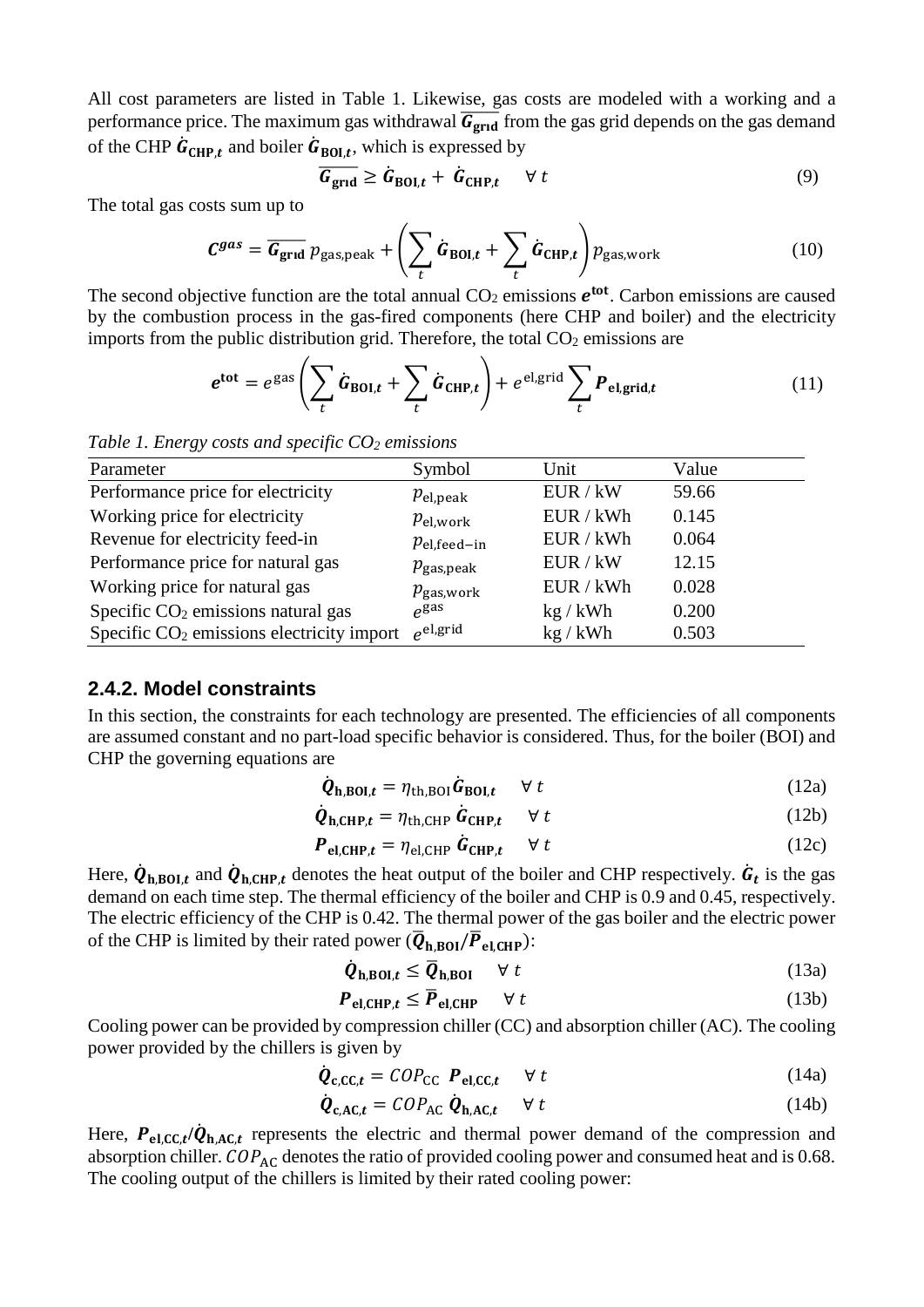$$
\dot{\boldsymbol{Q}}_{c,k,t} \leq \overline{\boldsymbol{Q}}_{c,k} \quad \forall \ k \ \epsilon \ \{CC, AC\} \ \forall \ t \tag{15}
$$

The coefficient of performance  $\text{COP}_{\text{HP}}$  couples the electricity demand of the large-scale heat pump  $P_{el,HP,t}$  with its heating power  $\dot{Q}_{h,HP,t}$ :

$$
\dot{\boldsymbol{Q}}_{h,HP,t} = \text{COP}_{HP} \ \boldsymbol{P}_{el,HP,t} \quad \forall \ t \tag{16}
$$

An energy balance around the heat pump provides the heat flow to the evaporator:

$$
\dot{\boldsymbol{Q}}_{\mathrm{c,HP},t} = \dot{\boldsymbol{Q}}_{\mathrm{h,HP},t} - \boldsymbol{P}_{\mathrm{el,HP},t} \quad \forall \ t \tag{17}
$$

The heat provided by the heat pump (at the condenser) is limited by the rated thermal power:

$$
\dot{Q}_{h,HP,t} \le \overline{Q}_{h,HP} \quad \forall \ t \tag{18}
$$

The COP of heat pumps strongly depends on the evaporator and condenser temperatures. By lowering the temperature lift between heat source and sink, the COP is increased significantly. In this study, the heat pump is mass-flow controlled, which enables a stationary mode of operation with respect to the temperature levels, and thus the evaporator and condenser temperature are assumed constant over time. The heat pump's COP is calculated based on a model presented by [15], which gives a thermodynamic-based estimation for large-scale ammonia heat pumps. The COP of the compression chiller is modeled accordingly, deriving the condenser temperature from the ambient air temperature. In order to avoid unrealistic large COPs, which can occur for very low temperature lifts, the heat pump's COP is limited to 7 and the chiller's COP to 6.

#### **2.4.3. Energy balances**

The heating and cooling power of all technologies have to be in balance with the thermal demands of the heating and cooling networks. This is expressed by three energy balances, as described in the following: For the heat balance the governing equation is

$$
\dot{\boldsymbol{Q}}_{\mathbf{h},\mathbf{BOL},t} + \dot{\boldsymbol{Q}}_{\mathbf{h},\mathbf{CHP},t} + \dot{\boldsymbol{Q}}_{\mathbf{h},\mathbf{HP},t} = \dot{\boldsymbol{Q}}_{\mathbf{h},\text{dem},t} + \dot{\boldsymbol{Q}}_{\mathbf{h},\text{loss},t} + \dot{\boldsymbol{Q}}_{\mathbf{h},\mathbf{AC},t} \quad \forall t
$$
\n(19)

Here,  $Q_{h, dem, t}$  describes the heating demand of all buildings connected to the heating network and  $\dot{Q}_{h,loss,t}$  represents thermal network losses to the ground. In order to estimate thermal losses, the soil temperature is modeled as proposed in [16]. Due to the high temperature level needed by the absorption chiller, the following constraint ensures that the heat driving the absorption chiller can only be supplied by the boiler and/or CHP, but not from the heat pump:

$$
\dot{\boldsymbol{Q}}_{\mathbf{h},\mathbf{BOL}} + \dot{\boldsymbol{Q}}_{\mathbf{h},\mathbf{CHP},t} \ge \dot{\boldsymbol{Q}}_{\mathbf{h},\mathbf{AC},t} \quad \forall t
$$
\n(20)

The thermal demand of the cooling network (including thermal losses) has to equal the cooling power provided by the heat pump, compression and absorption chiller:

$$
\dot{\boldsymbol{Q}}_{\text{c,CC},t} + \dot{\boldsymbol{Q}}_{\text{c,AC},t} + \dot{\boldsymbol{Q}}_{\text{c,HP},t} = \dot{Q}_{\text{c,dem},t} + \dot{Q}_{\text{c,loss},t} \quad \forall t
$$
\n(21)

Electric power from the CHP can be used by the heat pump and compression chiller. In addition, electricity can be withdrawn from or fed into the public electricity grid ( $P_{el,grid,t}$ ,  $P_{el,feed-in,t}$ ). Electrical losses in the power grid as well as pump work in the thermal network are neglected since the pump work usually accounts for less than 1 % of the heat delivery [17]. Thus, the power balance is:

$$
\boldsymbol{P}_{el,CHP,t} + \boldsymbol{P}_{el,grid,t} = \boldsymbol{P}_{el,feed-in,t} + \boldsymbol{P}_{el,HP,t} + \boldsymbol{P}_{el,CC,t} \quad \forall \ t \tag{22}
$$

Due to technical limitations, commercial heat pumps cannot generate temperatures above 90 °C [18]. If the supply network temperature  $(T_{h, \text{supply}})$  exceeds this temperature, the boiler or the CHP engine has to run in order to rise the temperature to the needed temperature level. Therefore, the share of the heat demand that can be covered by the heat pump for a certain time step is limited by

$$
\dot{\boldsymbol{Q}}_{\mathbf{h},\mathbf{HP},t} \le \frac{\Delta T_{\text{cond}}}{T_{\mathbf{h},\text{supply}} - T_{\mathbf{h},\text{return}}}\ \dot{\boldsymbol{Q}}_{\mathbf{h},\mathbf{dem},t} \quad \forall \ t \tag{23}
$$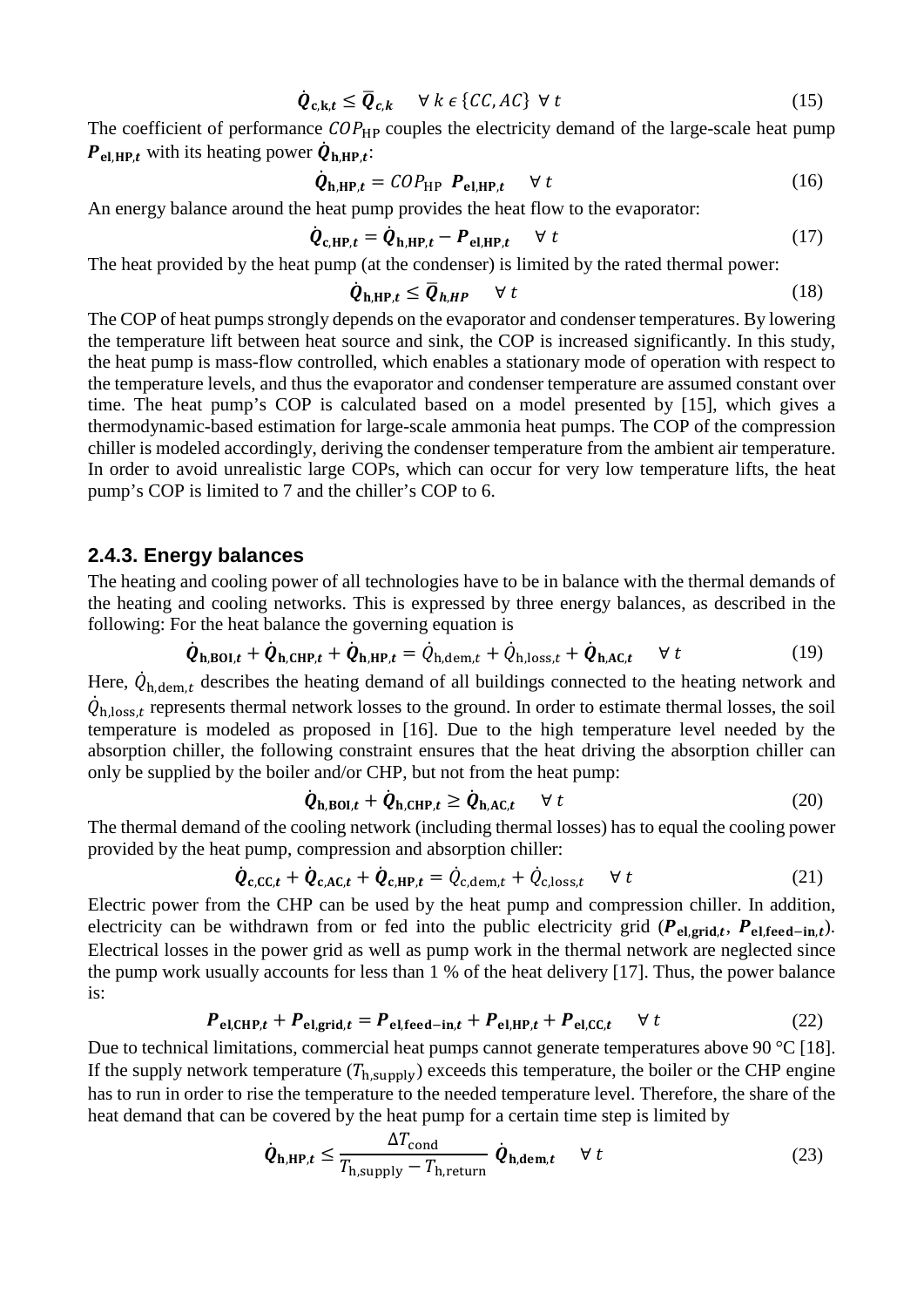Here,  $\Delta T_{\text{cond}}$  describes the temperature rise in the condenser of the heat pump and  $T_{\text{h. return}}$  denotes the return temperature of the heating network. Likewise, the thermal power of the evaporator (cooling power of heat pump) is limited by

$$
\dot{\boldsymbol{Q}}_{\mathbf{c},\mathbf{HP},t} \leq \frac{\Delta T_{\text{evap}}}{T_{\text{c},\text{return}} - T_{\text{c,supply}}} \dot{\boldsymbol{Q}}_{\mathbf{c},\mathbf{dem},t} \quad \forall t
$$
\n(24)

Here,  $\Delta T_{evap}$  describes the temperature decrease in the evaporator of the heat pump across the return line of the cooling network.  $T_{c,\text{return}}$  and  $T_{c,\text{supply}}$  denote the supply and return temperature of the cooling network, respectively.

## **3. Case study and supply scenarios**

#### **3.1. Use case**

We apply the proposed methodology to a model district with 17 buildings. As input data, we use measured heating and cooling demands of buildings on a research campus in Germany (FZ Jülich). The data stock comprises predominantly office buildings as well as a data center. The daily mean of the total heating and cooling demand of the buildings is depicted for one year in Fig. 2. A large share of the cooling demand results from the data center. The annual heating demand is 6.36 GWh, the annual cooling demand 10.04 GWh. The hourly peak heat demand is 2.01 MW, the peak cold demand is 2.42 MW. In order to investigate the heat pump integration for different network temperatures, three scenarios are investigated: Scenario 1 and 2 are based on measured network temperatures. In Scenario 3, the temperature of the heating network is assumed lower, similar to modern low temperature networks.



*Figure 2. Cumulated daily mean of the building's heating and cooling demands.*

#### **3.2. Scenario 1: Base case without heat pump**

For comparison purposes, as a first scenario, the optimal energy supply system without heat pump is investigated. Therefore the additional constraint

$$
\overline{Q_{h,HP}} = 0 \tag{25}
$$

is introduced in this scenario. All heating and cooling demands are covered by the gas boiler, CHP, compression or absorption chiller.

### **3.3. Scenario 2: High temperature network with central heat pump**

In this scenario, the heat pump can be installed within the optimization. Like in Scenario 1, the supply temperature of the district heating network is controlled within a temperature interval of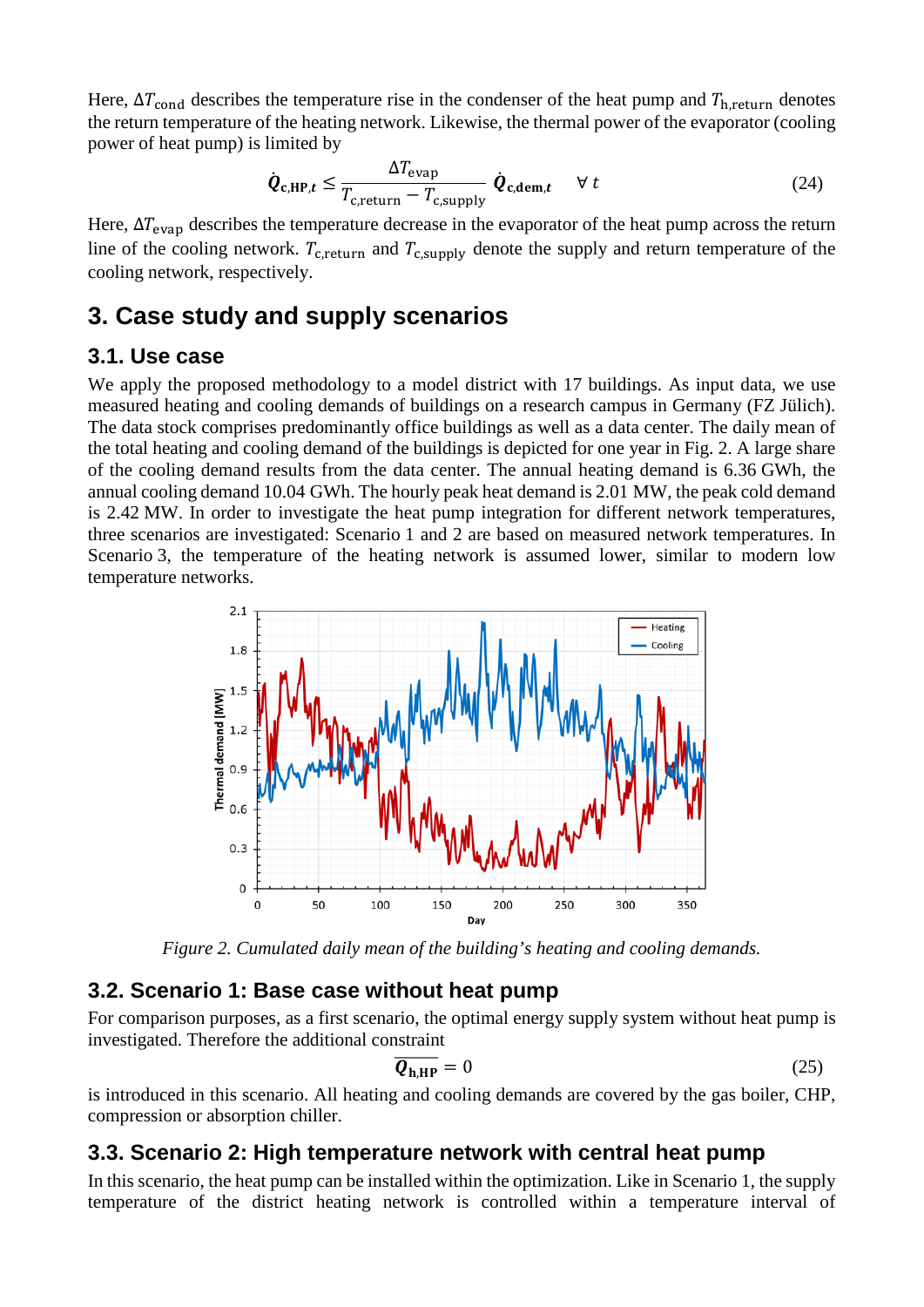$T_{\rm h,sunply} = 95-140$  °C (depending on the ambient air temperature). The return temperature is constant  $T_{h,return} = 70$  °C. The supply temperature of the cooling network is  $T_{c,supply} = 6$  °C, and the return temperature  $T_{\text{c return}} = 12 \text{ °C}$ .

### **3.4. Scenario 3: Low temperature network with central heat pump**

Scenario 3 differs from Scenario 2 only in terms of supply and return temperatures of the heating network as well as the supply temperature of the heat pump. This network represents a modern low temperature network (4<sup>th</sup> generation district heating). The supply temperature of the heating network is assumed 60 °C and the return temperature 30 °C. The network temperatures of the cooling network are the same as in Scenario 2.

## **4. Results**

In this section, the optimization results for all scenarios are described. At first, we analyze the optimal supply temperature of the heat pump for Scenario 2 and 3. Then, we present the optimal energy systems in more detail.

### **4.1. Optimal condenser temperature**

One key parameter of the model is the supply temperature of the heat pump, which describes the outlet temperature of the condenser. This temperature affects the temperature rise across the condenser of the heat pump ( $\Delta T_{\text{cond}}$ ), and according to (23) the share of the heat demand that can be covered by the heat pump. A high supply temperature allows covering a larger share of the heat demand with the heat pump. However, at high supply temperatures, the COP decreases due to the larger temperature difference between condenser and evaporator. In Scenario 2, the decrease of the COP with higher supply temperature is small and within a range of 0.4 (COP<sub>6->70</sub>  $\degree$ c = 3.1,  $COP_{6-90}$  °C = 2.7). However, in Scenario 3, the decrease of the COP with larger temperature lifts becomes more relevant (COP<sub>6->30</sub>  $\degree$ c = 7.0, COP<sub>6->60</sub>  $\degree$ c = 4.2). Therefore, choosing the optimal supply temperature of the heat pump is not trivial. In order to determine the optimal condenser temperature, a parameter study is conducted.

For Scenario 3, the total annualized costs for different supply temperatures in the interval between 30 °C and 60 °C are depicted in Fig. 3. Supply temperatures below 30 °C are not possible, since this is lower than the return temperature of the heating network. Likewise, supply temperatures above  $60^{\circ}$ C are not reasonable, since the supply temperature of the heat pump would exceed the supply temperature of the network, which leads to unnecessary exergy losses. As depicted in Fig. 3, TAC (black line) decrease with increasing supply temperatures of the heat pump until 50 °C. Above 50 °C, the total annualized costs increase again slightly. The optimal energy system with a supply temperature of 50 °C shows a cost reduction of 16 % compared to the optimal system with 30 °C. The TAC of supply temperatures above 50 °C are within a range of 2 %.

For Scenario 2, the optimal supply temperature is 90 °C. Here, a larger contribution of the heat pump to the heat production is preferred over a slightly higher COP. Thus, the heat pump can pre-heat the return line of the heating network from 70 °C to 90 ° C ( $\Delta T_{\text{cond}} = 20$  °C). The heat pump therefore realizes a temperature lift from 6 °C to 90° C (excluding the temperature drop across the internal heat exchangers). Since the supply temperature of the heating network exceeds 90 °C throughout the year, the heat pump cannot cover the heat demand in any point of time completely. According to (23) the maximum share of the heat demand that can be covered by the heat pump in each time step varies between 0.8 in summer ( $T_{\text{h,subply}} = 95 \text{ °C}$ ) and 0.29 in winter ( $T_{\text{h,subply}} = 140 \text{ °C}$ ). According to (24), the maximum share of the cooling demand that can be provided by the heat pump is 1 all year round.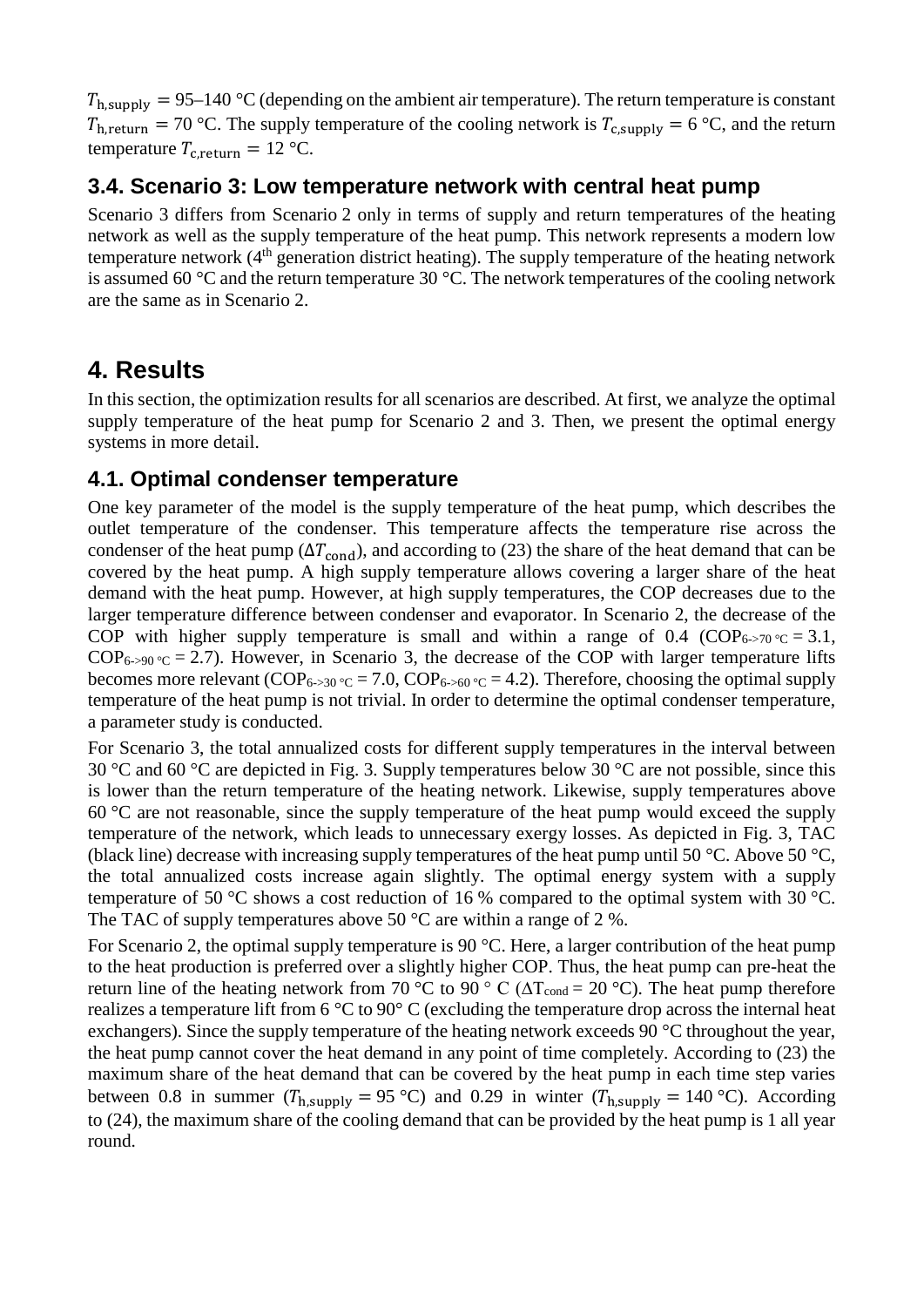

*Figure 3. TACs and COPs for different supply temperatures of the heat pump in Scenario 3.*

### **4.2. Optimal energy supply system**

In the following, we present the optimal energy supply systems (with optimal supply temperatures of the heat pump as described in the previous section). [Table 2](#page-8-0) provides an overview of the numerical results for the cost-optimal anchor point for each scenario. The cost optimal anchor point refers to a solution from the set of cost optimal solutions that has the least  $CO<sub>2</sub>$  emissions.

| Performance indicator         | Unit     | Scenario 1 | Scenario 2 | Scenario 3 |
|-------------------------------|----------|------------|------------|------------|
| Total annualized costs        | kEUR / a | 421.2      | 396.3      | 349.2      |
| Ann. investment and O&M costs | kEUR / a | 183.5      | 178.0      | 176.9      |
| Natural gas performance costs | kEUR / a | 33.4       | 21.6       | 15.6       |
| Natural gas costs             | kEUR / a | 547.7      | 339.8      | 261.0      |
| Electricity performance costs | kEUR / a | 43.3       | 18.1       | 13.6       |
| Electricity work costs        | kEUR / a | 0          | 0.4        | 1.4        |
| Feed-in revenue               | kEUR / a | 386.8      | 161.5      | 119.2      |
| $CO2$ emissions               | t/a      | 3879       | 2408       | 1853       |
| COP <sub>HP</sub>             |          |            | 2.73       | 4.82       |

<span id="page-8-0"></span>*Table 2. Result overview for cost optimal solution.*

The lowest TAC (349.2 kEUR / a) are achieved in the low-temperature scenario with heat pump (Scenario 3). This system has 17 % lower costs than the optimal system in Scenario 1 and 12 % lower costs than Scenario 2. This is mainly caused by a significant reduction of gas demand in the two heat pump scenarios. In all scenarios, the gas costs represent a large share of the TAC. This is due to the high CHP load in all scenarios. The CHP supplies electricity to the compression chiller and the heat pump. Excess power is fed into the power grid. Due to lower capacities of the CHP and boiler, the gas costs in Scenario 3 decrease by more than half. In all cases, almost no electricity is drawn from the power grid. The capacity of the power grid connection varies between 0.23 MW (Scenario 3) and 0.73 MW (Scenario 1) is mainly installed in order to feed-in surplus power from the CHP. The resulting electricity performance costs equal about one tenth of the feed-in revenue.

Due to the reduced gas demand, Scenario 3 has the lowest  $CO<sub>2</sub>$  emissions. A reduction of 52 % compared to Scenario 1 and 23 % compared to Scenario 2 are observed. The COP of the heat pump is 2.73 in Scenario 2 and 4.82 in Scenario 3. If we consider both thermal flows (heating and cooling) as useful energy flows, the combined COP is 4.46 in Scenario 2 and 8.63 in Scenario 3. The performance improvement of Scenario 3 compared to Scenario 2 is mainly caused by the enhanced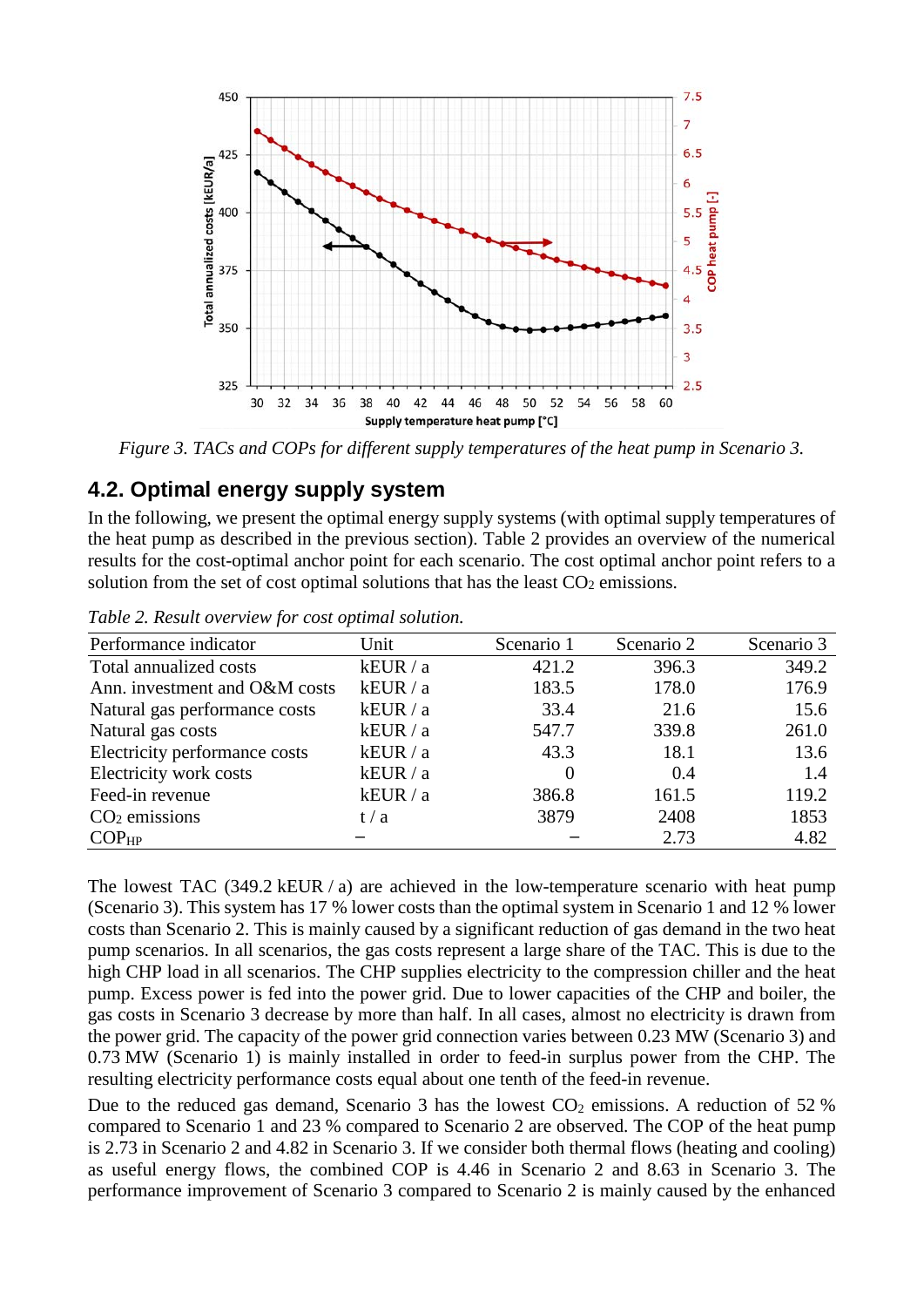operation of the heat pump, which benefits from an increased COP. The more the heat pump contributes the heat production, the less heat needs to be produced by the CHP, which lowers the gas demand (and at the same time the amount of feed-in power). The main cost reductions are due to reduced fuel costs, whereas investment costs are within a range of 4 % across all scenarios.

In Fig. 4, a) the installed capacities and b) the produced energy of all system components are depicted. The cumulated rated power is similar for all scenarios (approx. 5 MW). However, a decrease of the boiler and CHP capacity is observed from Scenario 1 to 3. As the heat pump supports the heat production in Scenario 2 and 3, the boiler and CHP can be sized smaller. The cooling capacity of the compression and absorption chiller differ only slightly across the scenarios. In Scenario 2 and 3, a heat pump with a heating capacity of 0.66 MW and 1.00 MW respectively is installed. The energy production of the boiler, CHP as well as of the compression chiller reduces from Scenario 1 to 3: The electricity produced by the CHP is 7579 MWh in Scenario 1, and decreases to 3811 MWh in Scenario 3. The boiler meets peak heat demands during winter days in all three scenarios and shows small full load hours (less than 800 h/a in all scenarios).

In order to understand the operation of the system in more detail, in Fig. 5 all a) heat and b) cold flows to and from each component are depicted (monthly averaged). In Fig. 5 a) the produced heat by boiler, CHP and heat pump is illustrated as stacked areas. The heat demands are illustrated as stacked lines (buildings: black, heat demand of the AC: light blue). For a valid energy balance, the top line (demand) and the upper edge of the top area (supply) lie on top of each other. In Fig. 5 b) the cooling balance is depicted in the same manner. Heat pump, compression and absorption chiller generate cold, the only cooling demand is the district cooling network.



*Figure 4: a) Installed capacity and b) power output of components.*

In Scenario 1, the heat is predominantly covered by the CHP. The system is a typical trigeneration system (CCHP). In winter, the excess electricity is used to run the compression chiller. In summer, the boiler is shut down and excess heat from the CHP drives the absorption chiller.

In Scenario 2, the heat pump runs in winter and covers a significant proportion of the heating and cooling demand. In summer, the heat pump is shut down and the cooling demand is covered by compression and absorption chiller. The heat pump is operated with 3032 full load hours.

In Scenario 3, the heat pump reaches the most full load hours  $(4275 h/a)$ . In this scenario, the boiler is only operated during peak times in winter, resulting in very low full load hours (114 h/a). The CHP has a lower capacity (0.47 MW), and is operated with a high load (8102 full load hours). In this scenario, the heat pump also runs in summer and supports the heat generation of the CHP and the cold generation of the chillers.

Overall, in Scenario 2 and 3, the operation of the heat pump reduces the TAC and  $CO<sub>2</sub>$  emissions significantly. The optimal capacities and the operation hours of the CHP decrease. However, this does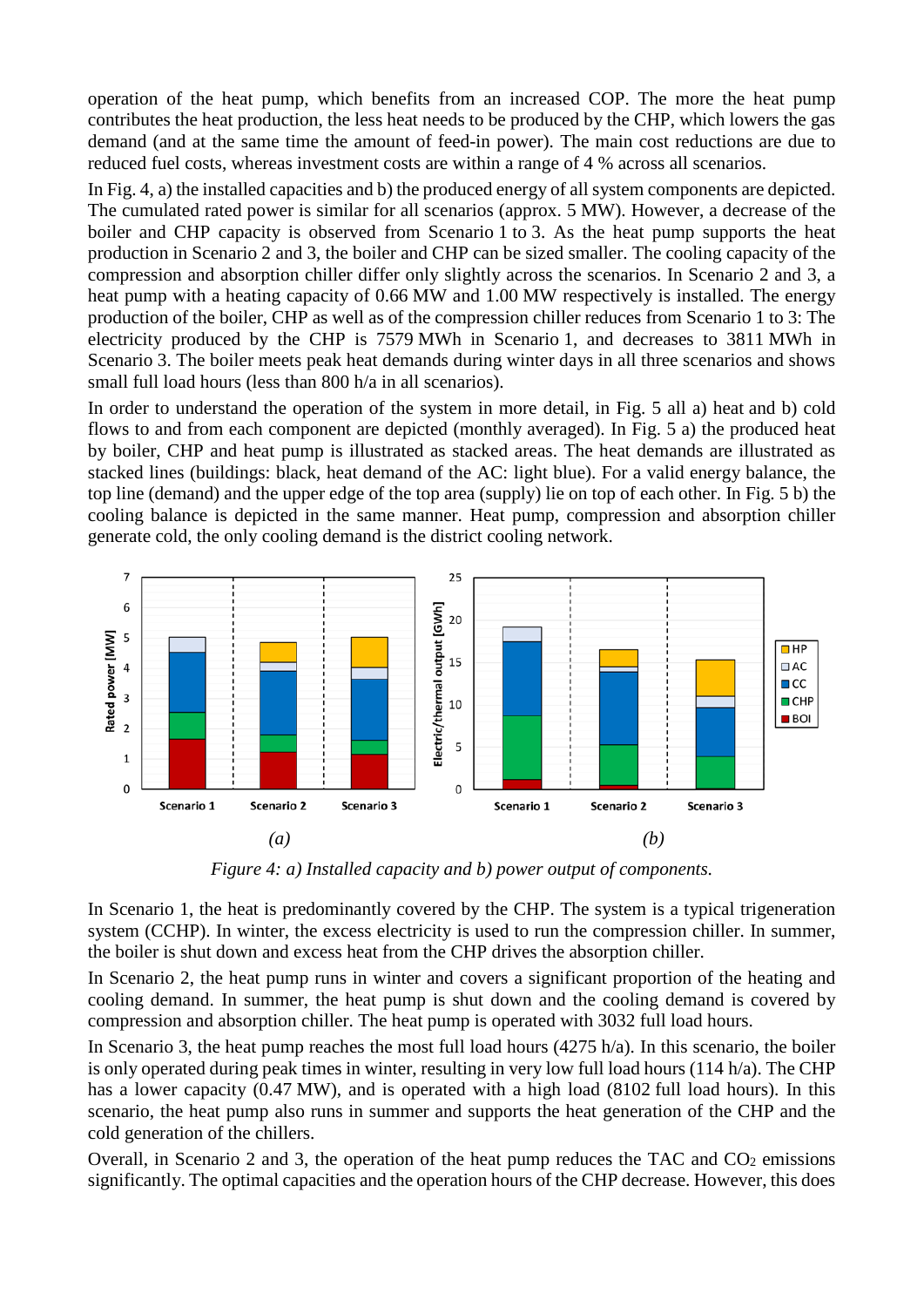not increase the power supply from the power grid but reduces the power feed-in. On the cooling side, the heat pump takes over a significant part of the cooling supply from the chillers.



*Figure 5: a) Heat and b) cold balance for all components and monthly averaged values.*

# **5. Conclusions and outlook**

In this work, the optimal integration of large-scale heat pumps into district heating and cooling networks is investigated. For sizing and operation of the energy system a MILP model is developed. The integration of the heat pump between the heating and cooling networks reduces the TAC and CO2 emissions significantly. In comparison to a base case without heat pump, the CHP and boiler capacities are reduced as well and the gas demand decreases by 38 %. In winter, when heating and cooling demands are about the same size, the heat pump contributes the most to heat and cold generation. Nevertheless, the study shows that even for an optimal operation, the heat pump cannot replace the CHP or boiler completely: The CHP is needed to power the heat pump at low costs. The boiler is needed for peak heat demands, which cannot be met by the CHP or heat pump.

One important design decision is the temperature lift of the heat pump. The smaller the temperature lift, the larger the COP. However, a large temperature lift increases the proportion of the heating and cooling demand that can be met by the heat pump. As shown in this study, the highest temperature lift is not necessarily the most economical solution.

In general, lowering temperatures of the heating network favors the integration of a heat pump into the overall system, mainly due to larger COPs that can be realized. Nevertheless, also for high temperature district heating systems, the integration of a large-scale heat pump can be economic.

In this study, one use case with fixed thermal demands has been investigated. In addition to the network temperature, the demand structure has a significant influence on the efficiency: The integration of the heat pump is more profitable if heating and cooling demands occur simultaneously throughout the year. In future works, one important question that needs to be addressed is how the demand structure affects the optimal design and the economic and ecological potential.

Furthermore, since no dynamic effects or operation details are taken into account in this MILP formulation, the optimal design needs to be verified with the help of detailed simulation models. This way, basic assumptions of the optimization model, like perfect foresight and optimal control, do not